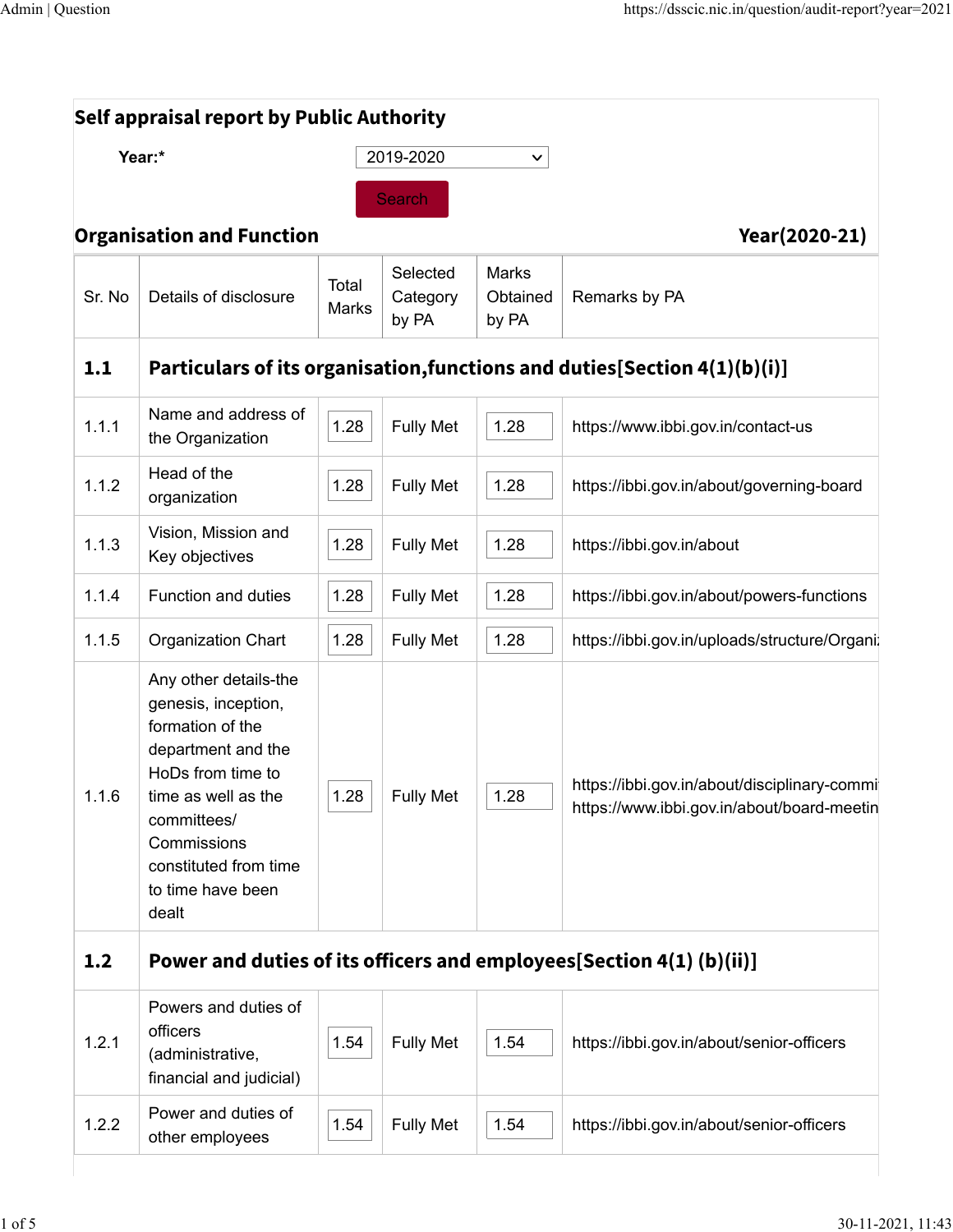| Sr. No | Details of disclosure                                                   | Total<br>Marks | Selected<br>Category<br>by PA | <b>Marks</b><br>Obtained<br>by PA | Remarks by PA                                                        |
|--------|-------------------------------------------------------------------------|----------------|-------------------------------|-----------------------------------|----------------------------------------------------------------------|
| 1.2.3  | Rules/ orders under<br>which powers and<br>duty are derived and         | 1.54           | <b>Fully Met</b>              | 1.54                              | https://ibbi.gov.in/about/powers-functions a                         |
| 1.2.4  | Exercised                                                               | 1.54           | <b>Fully Met</b>              | 1.54                              | https://ibbi.gov.in/about/powers-functions a                         |
| 1.2.5  | Work allocation                                                         | 1.54           | <b>Fully Met</b>              | 1.54                              | https://ibbi.gov.in/about/senior-officers and                        |
| 1.3    |                                                                         |                |                               |                                   | Procedure followed in decision making process [Section 4(1)(b)(iii)] |
| 1.3.1  | Process of decision<br>making Identify key<br>decision making<br>points | 1.54           | <b>Fully Met</b>              | 1.54                              | https://ibbi.gov.in/uploads/DOP%20booklet                            |
| 1.3.2  | Final decision making<br>authority                                      | 1.54           | <b>Fully Met</b>              | 1.54                              | https://ibbi.gov.in/uploads/DOP%20booklet                            |
| 1.3.3  | Related provisions,<br>acts, rules etc.                                 | 1.54           | <b>Fully Met</b>              | 1.54                              | https://ibbi.gov.in/legal-framework/                                 |
| 1.3.4  | Time limit for taking a<br>decisions, if any                            | 1.54           | <b>Fully Met</b>              | 1.54                              | https://ibbi.gov.in/legal-framework/                                 |
| 1.3.5  | Channel of<br>supervision and<br>accountability                         | 1.54           | <b>Fully Met</b>              | 1.54                              | https://ibbi.gov.in/uploads/DOP%20booklet                            |
| 1.4    | Norms for discharge of functions[Section 4(1)(b)(iv)]                   |                |                               |                                   |                                                                      |
| 1.4.1  | Nature of functions/<br>services offered                                | 1.54           | <b>Fully Met</b>              | 1.54                              | https://www.ibbi.gov.in/about/powers-functi                          |
| 1.4.2  | Norms/ standards for<br>functions/ service<br>delivery                  | 1.54           | <b>Fully Met</b>              | 1.54                              | https://www.ibbi.gov.in/legal-framework/upo                          |
| 1.4.3  | Process by which<br>these services can be<br>accessed                   | 1.54           | <b>Fully Met</b>              | 1.54                              | https://www.ibbi.gov.in/legal-framework/upo                          |
| 1.4.4  | Time-limit for<br>achieving the targets                                 | 1.54           | <b>Fully Met</b>              | 1.54                              | https://www.ibbi.gov.in/legal-framework/upo                          |
| 1.4.5  | Process of redress of<br>grievances                                     | 1.54           | <b>Fully Met</b>              | 1.54                              | https://www.ibbi.gov.in/complaint-users/log                          |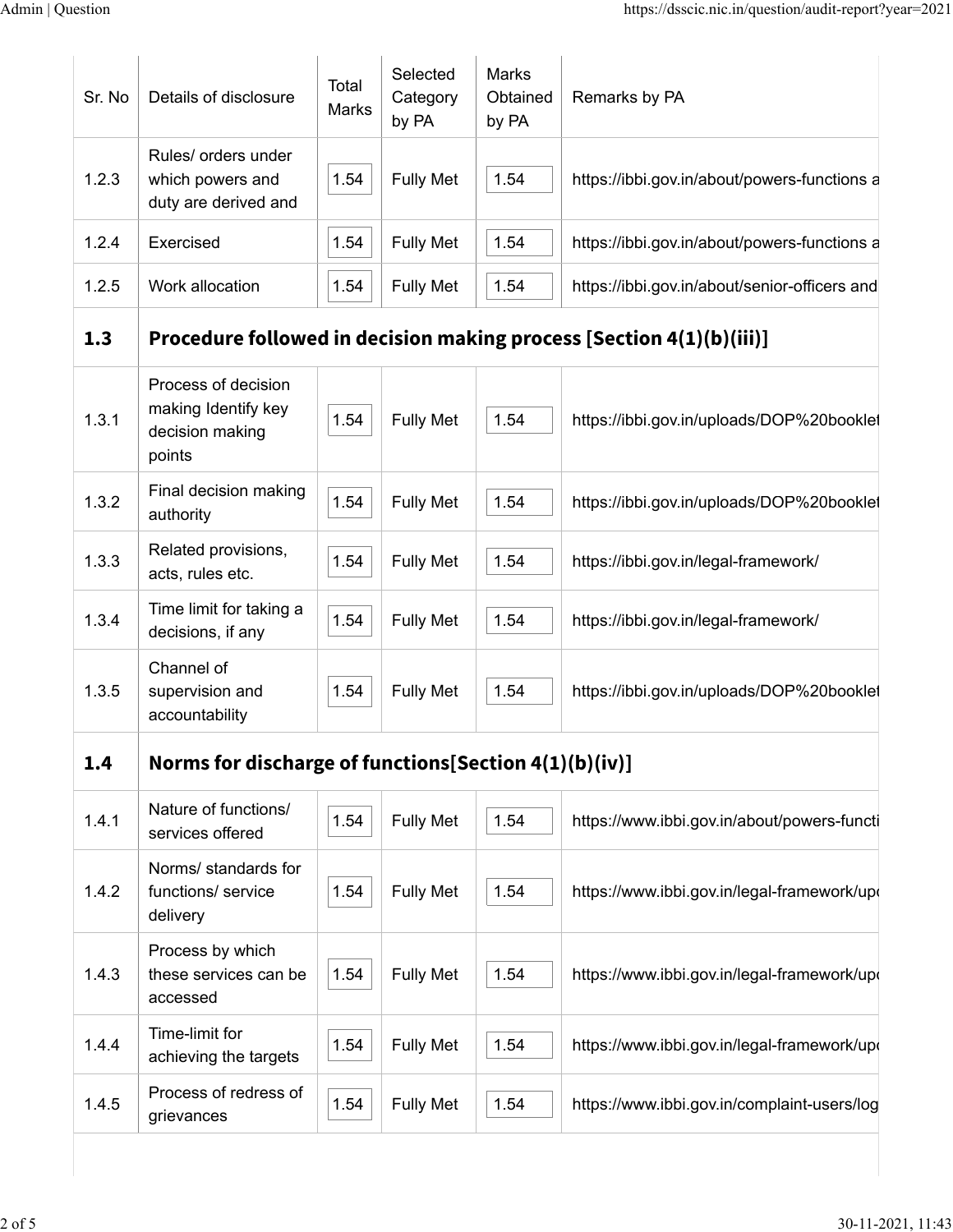| Sr. No | Details of disclosure                                                  | Total<br>Marks | Selected<br>Category<br>by PA | <b>Marks</b><br>Obtained<br>by PA | Remarks by PA                                                                                                             |
|--------|------------------------------------------------------------------------|----------------|-------------------------------|-----------------------------------|---------------------------------------------------------------------------------------------------------------------------|
| 1.5    |                                                                        |                |                               |                                   | Rules, regulations, instructions manual and records for discharging functions[S]                                          |
| 1.5.1  | Title and nature of the<br>record/ manual<br>/instruction.             | 1.92           | <b>Fully Met</b>              | 1.92                              | https://ibbi.gov.in/legal-framework                                                                                       |
| 1.5.2  | List of Rules,<br>regulations,<br>instructions manuals<br>and records. | 1.92           | <b>Fully Met</b>              | 1.92                              | https://ibbi.gov.in/legal-framework                                                                                       |
| 1.5.3  | Acts/ Rules manuals<br>etc.                                            | 1.92           | <b>Fully Met</b>              | 1.92                              | https://ibbi.gov.in/legal-framework                                                                                       |
| 1.5.4  | Transfer policy and<br>transfer orders                                 | 0              | <b>Not</b><br>Applicable      | 0                                 |                                                                                                                           |
| 1.6    |                                                                        |                |                               |                                   | Categories of documents held by the authority under its control [Section 4(1)(b)                                          |
| 1.6.1  | Categories of<br>documents                                             | 3.85           | <b>Fully Met</b>              | 3.85                              | https://ibbi.gov.in/uploads/faqs/RTI_Manua                                                                                |
| 1.6.2  | Custodian of<br>documents/categories                                   | 3.85           | <b>Fully Met</b>              | 3.85                              | https://ibbi.gov.in/uploads/faqs/RTI_Manua                                                                                |
| 1.7    |                                                                        |                |                               |                                   | Boards, Councils, Committees and other Bodies constituted as part of the Public                                           |
| 1.7.1  | Name of Boards,<br>Council, Committee<br>etc.                          | 0.96           | <b>Fully Met</b>              | 0.96                              | https://www.ibbi.gov.in/about/ and https://w                                                                              |
| 1.7.2  | Composition                                                            | 0.96           | <b>Fully Met</b>              | 0.96                              | https://www.ibbi.gov.in/about/ and https://w                                                                              |
| 1.7.3  | Dates from which<br>constituted                                        | 0.96           | <b>Fully Met</b>              | 0.96                              | https://www.ibbi.gov.in/about/ and https://w                                                                              |
| 1.7.4  | Term/Tenure                                                            | 0.96           | <b>Fully Met</b>              | 0.96                              | https://ibbi.gov.in//webadmin/pdf/legalfram\<br>/IBBI%20(Salary,%20Allowances%20and%<br>and https://www.ibbi.gov.in/about |
| 1.7.5  | Powers and functions                                                   | 0.96           | <b>Fully Met</b>              | 0.96                              | https://www.ibbi.gov.in/about/                                                                                            |
| 1.7.6  | Whether their<br>meetings are open to<br>the public?                   | 0.96           | <b>Fully Met</b>              | 0.96                              | https://www.ibbi.gov.in/about/board-meetin                                                                                |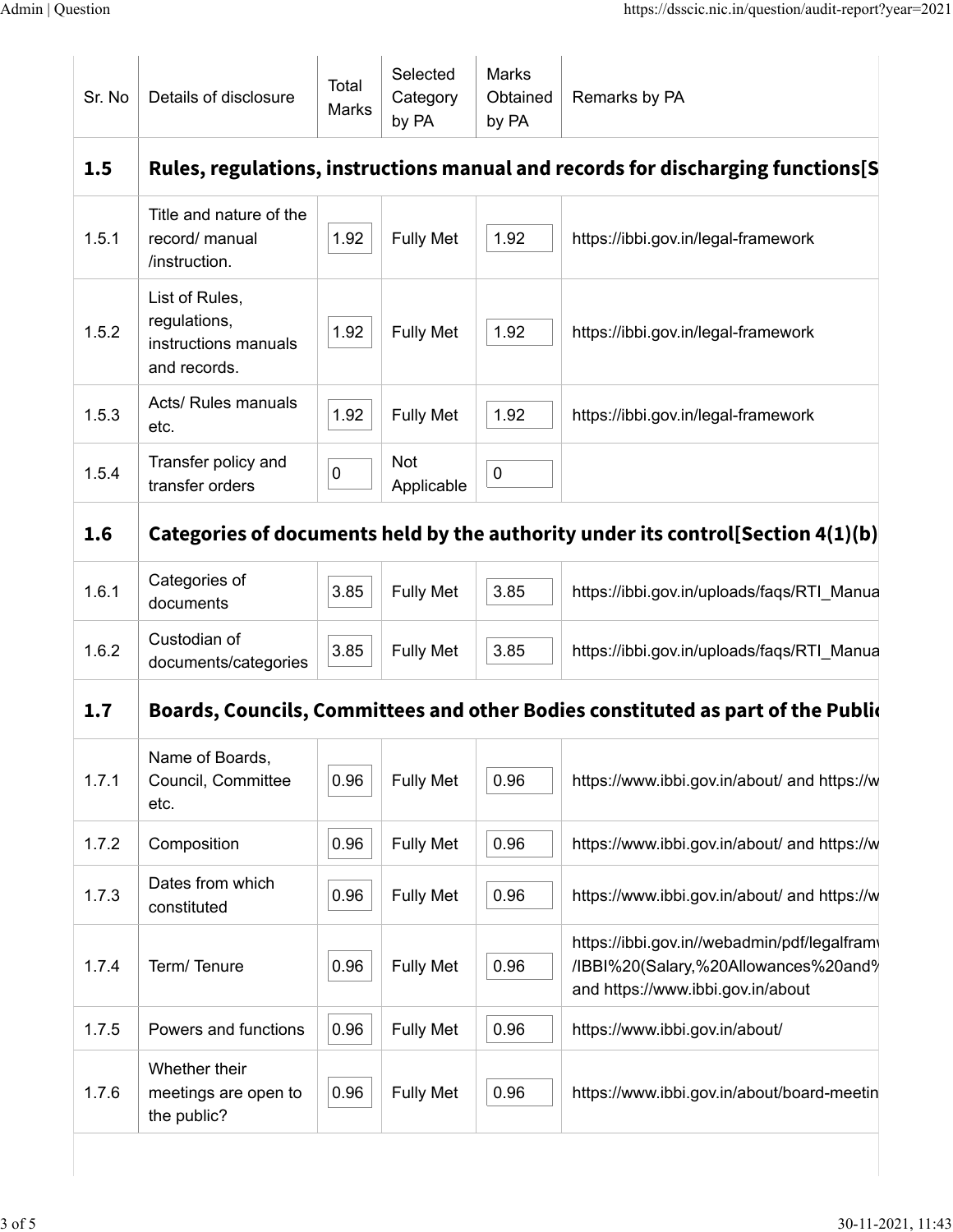| Sr. No | Details of disclosure                                                                                                                                       | Total<br>Marks | Selected<br>Category<br>by PA | Marks<br>Obtained<br>by PA | Remarks by PA                                                                  |
|--------|-------------------------------------------------------------------------------------------------------------------------------------------------------------|----------------|-------------------------------|----------------------------|--------------------------------------------------------------------------------|
| 1.7.7  | Whether the minutes<br>of the meetings are<br>open to the public?                                                                                           | 0.96           | <b>Fully Met</b>              | 0.96                       | https://www.ibbi.gov.in/about/board-meetin                                     |
| 1.7.8  | Place where the<br>minutes if open to the<br>public are available?                                                                                          | 0.96           | <b>Fully Met</b>              | 0.96                       | https://www.ibbi.gov.in/about/board-meetin                                     |
| 1.8    | Directory of officers and employees[Section 4(1) (b) (ix)]                                                                                                  |                |                               |                            |                                                                                |
| 1.8.1  | Name and<br>designation                                                                                                                                     | 3.85           | <b>Fully Met</b>              | 3.85                       | https://www.ibbi.gov.in/about/senior-officer                                   |
| 1.8.2  | Telephone, fax and<br>email ID                                                                                                                              | 3.85           | <b>Fully Met</b>              | 3.85                       | https://www.ibbi.gov.in/about/senior-officer                                   |
| 1.9    |                                                                                                                                                             |                |                               |                            | Monthly Remuneration received by officers & employees including system of co   |
| 1.9.1  | List of employees<br>with Gross monthly<br>remuneration                                                                                                     | 3.85           | <b>Fully Met</b>              | 3.85                       | https://ibbi.gov.in/uploads/Data_regarding                                     |
| 1.9.2  | System of<br>compensation as<br>provided in its<br>regulations                                                                                              | 3.85           | Not Met                       | $\pmb{0}$                  |                                                                                |
|        |                                                                                                                                                             |                |                               |                            |                                                                                |
| 1.10   |                                                                                                                                                             |                |                               |                            | Name, designation and other particulars of public information officers[Section |
| 1.10.1 | Name and<br>designation of the<br>public information<br>officer (PIO),<br><b>Assistant Public</b><br>Information officer<br>(APIO) & Appellate<br>Authority | 3.85           | <b>Fully Met</b>              | 3.85                       | https://ibbi.gov.in/home/rti                                                   |